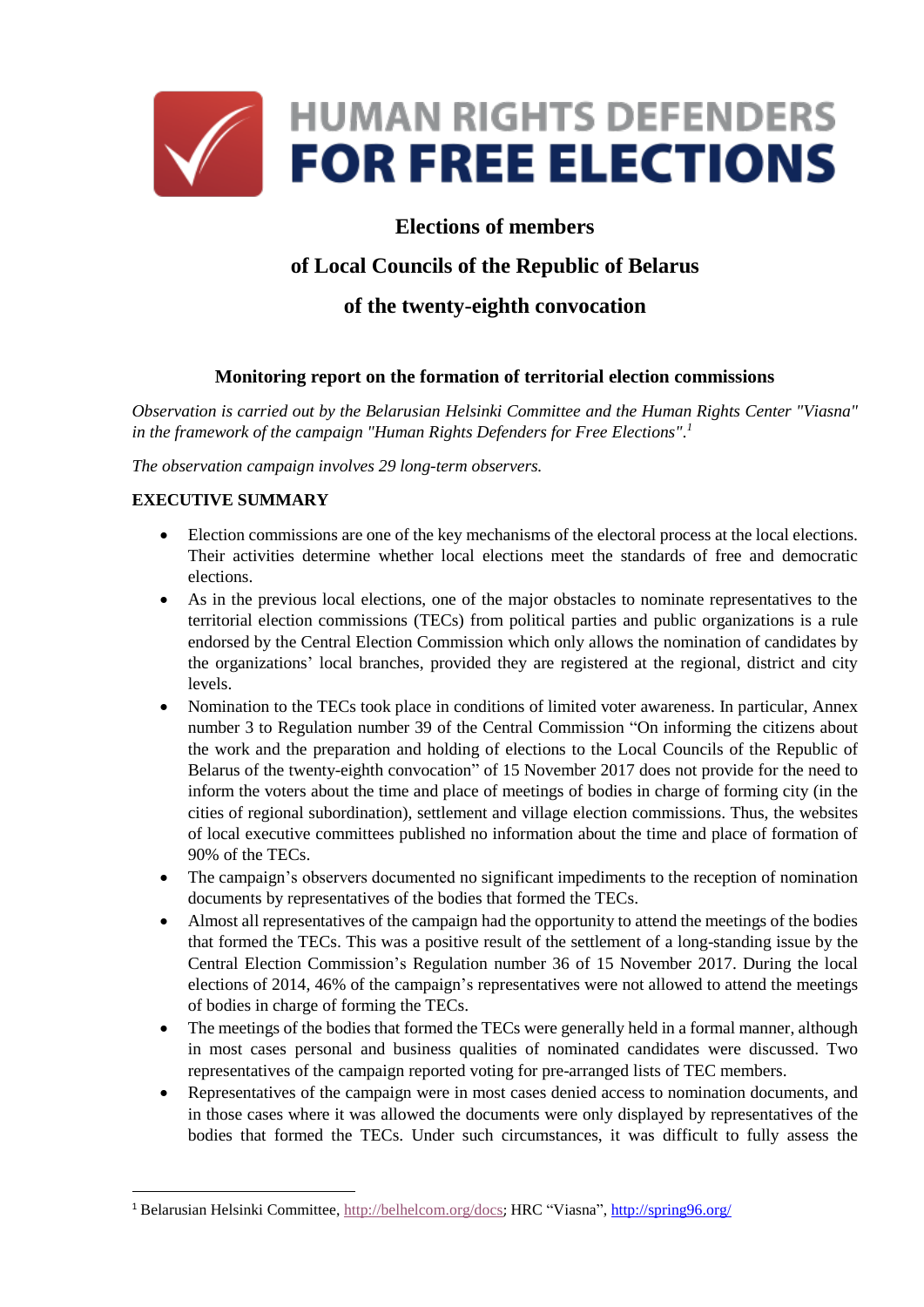correctness of information provided by the nominees who were eventually approved as members of the TECs.

- The number of candidates nominated to the TECs by all the registered political parties amounted to 161 persons (1.4% of the total number of nominees), which roughly coincides with the amount nominated by the parties during the local elections of 2014 (1.29%). This trend reflects the low role of political parties in the electoral processes of the country as a whole. In total, 125 representatives of political parties were included in the TECs (1.2% of all TEC members).
- As before, the main actors who nominated their representatives to election commissions were public associations (4,101 nominees or 36.7% of the total amount and 37.9% of the total number of TEC members) and individuals by collecting signatures (5,732 persons or 51.3% of the total amount and 50.3% of the total number of TEC members). The five biggest pro-government associations (Belaya Rus, Belarusian Republican Youth Union, Belarusian Women's Union, Belarusian Public Association of Veterans, and the Federation of Trade Unions of Belarus) nominated a total of 3,780 persons (33.8% of the total amount). The results of meetings of the bodies that formed the TECs demonstrate that the representatives of these associations accounted for 35% of the total number of TEC members.
- Traditionally, low is the number of members of opposition parties in the composition of the TECs. Four opposition parties (Just World, Belarusian Social Democratic Party (Hramada), UCP and BPF) nominated 34 persons (0.3% of the total number of nominees). Of them, only 7 were included in the TECs (0.067% of the total number of TEC members). Thus, only 20.6% of the nominees from the opposition parties were included in the TECs. For example, the number of TEC members nominated by the five pro-government organizations is 3,780 persons (97.3% of their nominees). 92.9% of the persons nominated by the five pro-government political parties (Belarusian Social and Sports Party, Communist Party of Belarus, Liberal-Democratic Party, Republican Party of Labor and Justice, and Social Democratic Party of National Accord) were eventually included in the TECs. The bodies in charge of forming the election commissions still applied discriminatory attitudes to the nominees from the opposition parties.
- The main criterion used in the formation of the TECs is previous experience in election commissions. It should be noted that the introduction of a rule by the Central Election Commission that called for the discussion of business and personal qualities of the candidates did not contribute to greater political pluralism in the TECs.
- The process of the formation of the TECs during these elections took place in an atmosphere of greater transparency as compared to the previous local elections of 2014, but generally applied practices and the results of the formation of the TECs did not differ from previous election campaigns.

#### **LEGAL FRAMEWORK**

In accordance with Art. 29 of the Electoral Code, the preparation and conduct of elections of deputies of Local Councils are carried out by the territorial election commissions: regional, Minsk city, district, city (in the cities of regional and district subordination), settlement, and village election commissions; district election commissions for elections to the Regional Councils and territorial election commissions exercising in the districts of Minsk the powers of district election commissions for elections to the Minsk City Council (one commission is formed in each district of the city of Minsk). The following entities are entitled to nominate their representatives to the TECs (one representative to each commission): the governing bodies of local branches of political parties and other public associations, provided they are registered at the same territorial level where the TEC is created; labor collectives of organizations or collectives of their structural units, which consist of at least 10 employees and are located in the territory of the respective TEC; individuals of at least 10 people eligible to vote and residing in the territory of the respective TEC. Thus, political parties and public associations cannot nominate their representatives to election commissions across the country, but only in those areas where they have registered organizational structures.

The regional TECs and the Minsk city TEC are formed by the presidiums of the Regional and the Minsk City Councils and the regional and Minsk city executive committees consisting of 9-13 persons. The district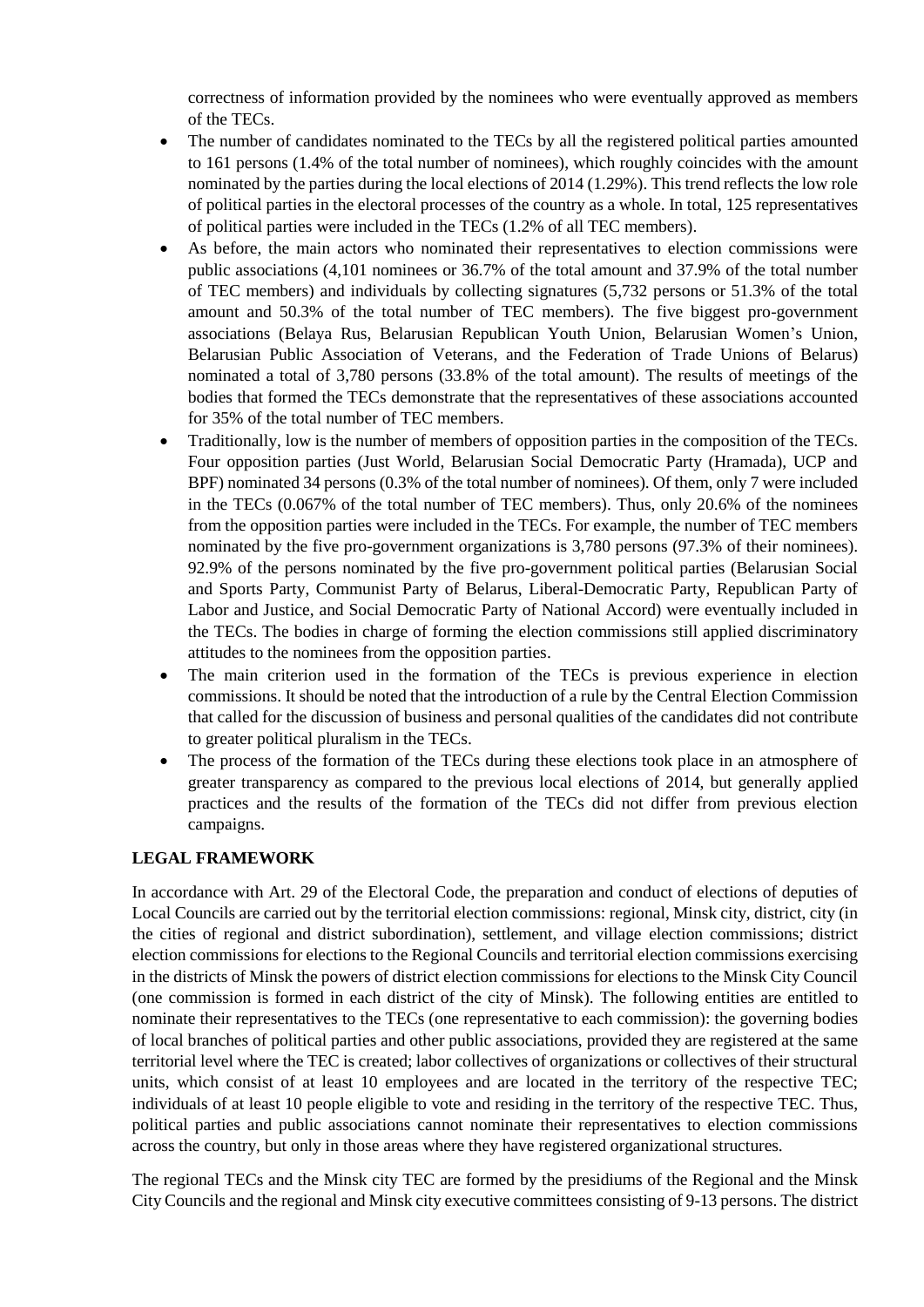and the city TECs (in the cities of regional subordination) — by the presidiums of the Regional, City and District Councils and the city executive committees consisting of 9-13 persons. The city (in the cities of regional subordination), settlement and rural TECs — by the city, settlement and village executive committees consisting of 7-11 persons.

In accordance with Art. 34 of the Electoral Code, at least one third of the commission members should be representatives of political parties and other public organizations. Civil servants may not constitute more than one third of the commission members. The commissions may not include judges, prosecutors, heads of local executive and administrative bodies.

The meetings of the bodies forming the commissions can be attended by the representatives of entities with the right to nominate their representatives to the commissions (political parties, public associations, labor collectives and individuals). According to the Central Election Commission's Regulation number 36 of 15 November 2017, the meetings of bodies in charge of forming the election commission can be attended by the representatives of political parties and other public associations, provided their observers have been accredited by the Central Election Commission.

The decision on the formation of the TECs shall be made public through nation-wide media within seven days from the date of its adoption. The decisions on the formation of village and rural TECs shall be made public in the same period with the use of "other means."

The decision of the authority that has formed the commission may be appealed within three days from the date of its adoption, respectively, to the Regional, Minsk City, District, Municipal Court by the entities who nominated their representatives to the commission. The court shall consider the appeal within three days. Its decision is final.

In accordance with para. 9 of the Central Election Commission's Regulation number 36, the meetings of the bodies in charge of forming the election commission should include the consideration of business and personal qualities of the persons nominated to the commissions, and if the number of candidates exceeds the allowed amount, information on each nominee should be arranged followed by an individual vote.

#### **NOMINATION PROCEDURES**

Nomination of representatives to the TECs was held in accordance with the Electoral Schedule<sup>2</sup> and was completed on 24 November 2017.

The process of formation of the TECs was held against the background of poor, although greater as compared to the previous local elections, media support for the procedures. The Central Election Commission's Regulation number 39 "On informing the citizens about the work on the preparation and conduct of elections to the Local Councils of the Republic of Belarus of the twenty-eighth convocation" of 15 November 2017 tasked the media resources of local executive committees to publish information on the elections to the local councils. A special section "Elections 2018" should be created on the websites of regional, Minsk city, district, city (cities of regional subordination) executive committees, district administrations in the city of Minsk. The content of the section is determined in accordance with Annex 3 to the said decision of the CEC. It also set the timing and manner of publications in local newspapers on the preparation and holding of the local elections.

The content of the thematic sections varied from website to website. In particular, the websites of the regional executive committees announced the time and place of meetings of bodies forming the commissions, the time and place of submitting the documents (except for the Minsk regional executive committee); the websites of district executive committees announced the venue of the meetings of the bodies forming the district TECs, reported on the time and place for the nomination to the commissions (except for the website of the Smaliavičy district executive committee); the websites of numerous executive

**.** 

<sup>2</sup> <http://rec.gov.by/sites/default/files/pdf/Elections-MS28-post32.pdf>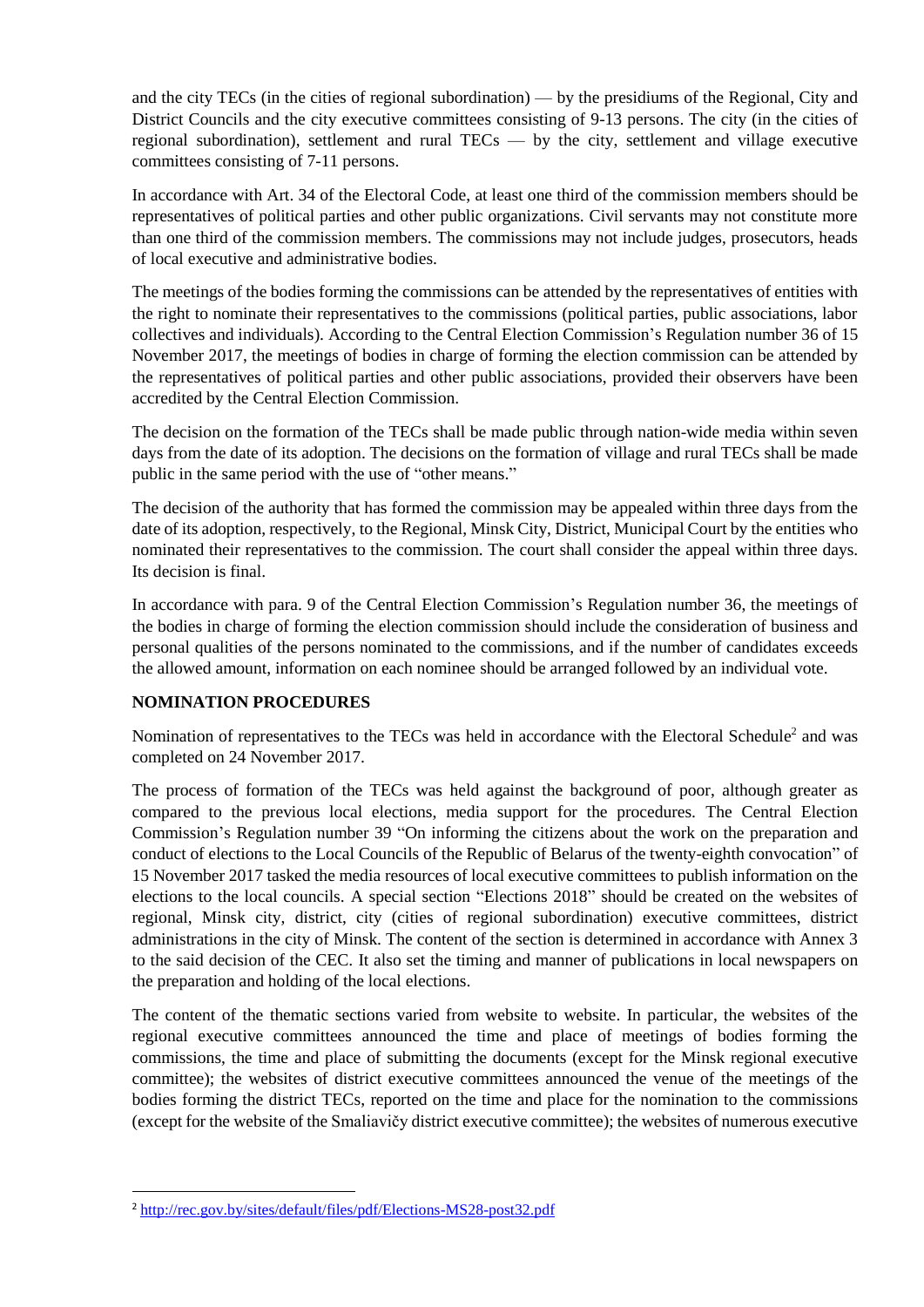committees published information about the place and time of receipt of documents for the nomination of candidates to the rural TECs (e.g. Baranavičy, Vietka, and Luniniec district executive committees).

Information about the time and place of meetings of bodies forming the settlement and village TECs was practically inaccessible: the websites of some of the executive committees informed only about the place and time of reception of documents, while other websites provided no information at all. Thus, the place and time of formation of the TECs remained unknown in 90% of the cases.

The main problem traditionally faced by the opposition political parties when nominating their representatives to the TECs is the absence of local registered branches at the district and city levels. In previous years, many of the branches were dissolved following claims by local departments of justice alleging violations of registration rules (registration in residential premises, in particular). The fact significantly limited the activity of the political parties in nominating their members to the TECs.

The campaign's observers did not encounter any cases of unjustified refusal to accept the nomination documents from the applicants.

According to the CEC<sup>3</sup>, 11,167 representatives were nominated to the 1,309 TECs (6 regional, Minsk city, 118 district, 10 municipal in regional cities, 14 municipal in cities of district subordination, 8 settlement, and 1,152 rural TECs). Compared with the previous local elections, the number of settlement and village commissions decreased by 22 and the number of nominated representatives by 539 persons.



The CEC provides the following data on the nomination of representatives to the TECs:

Of the 15 registered political parties, 9 parties nominated their representatives to the TECs, including 4 opposition parties: Belarusian Party of the Left "Just World" (18), United Civil Party (8), BPF (4), and Belarusian Social Democratic Party (Hramada) (4). According to the CEC, a total of 34 representatives were nominated by the four opposition parties, or 21.1% of the total amount nominated by the parties. All registered parties nominated to the commissions 1.4% of TEC members; opposition parties — 0.3% of the total number of candidates nominated to the TECs.

There were no major changes in the composition of the nominated representatives, as compared to previous local elections. The activity of parties in nominating their representatives to the commissions is still insignificant.

**.** 

<sup>3</sup> <http://rec.gov.by/sites/default/files/pdf/Elections-MS28-elect1.pdf>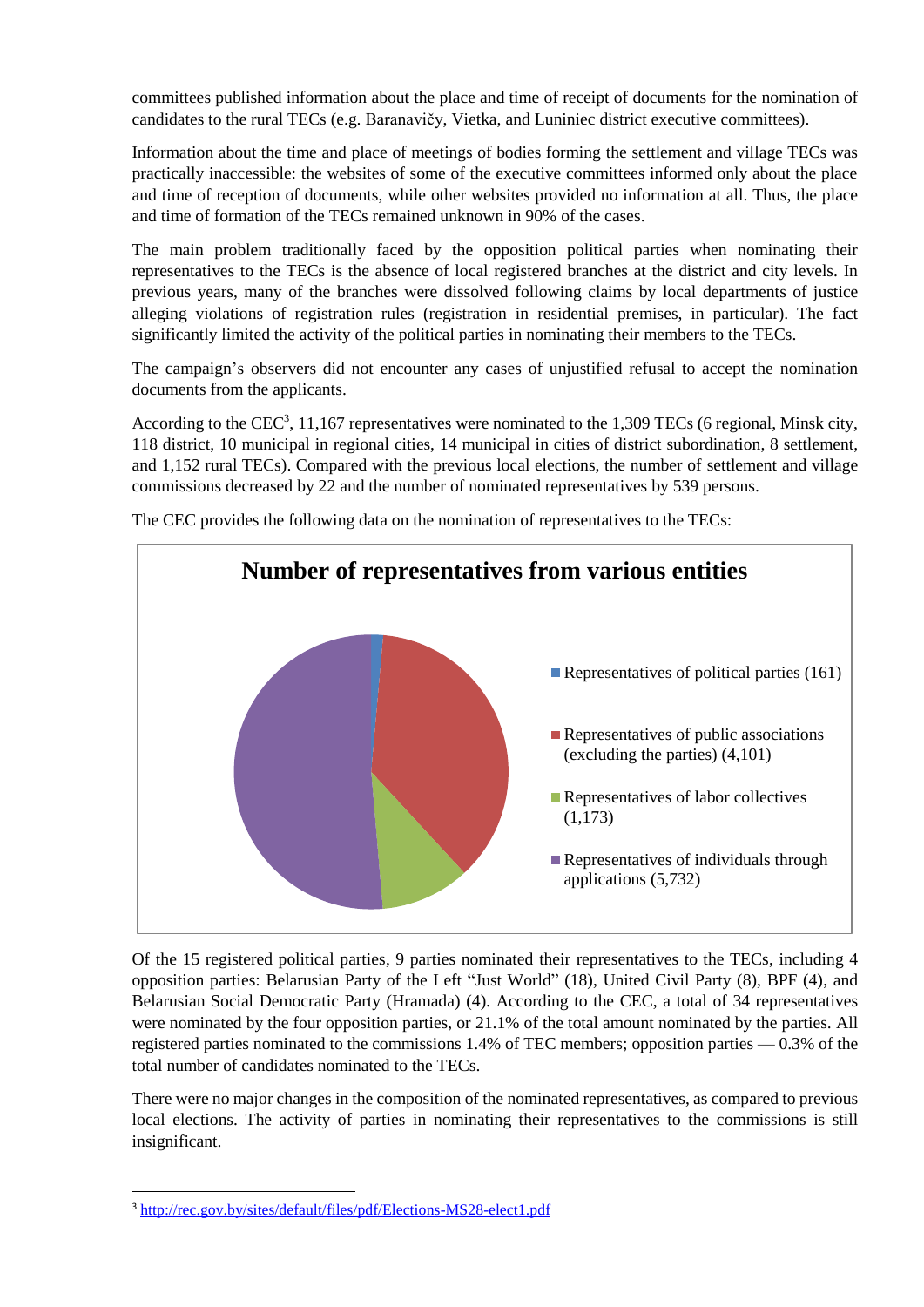

Over a third of the candidates nominated to the TECs were representatives of public associations and trade unions. At the same time, only 5 organizations — Belaya Rus, Belarusian Republican Youth Union, Federation of Trade Unions of Belarus, Belarusian Women's Union, and Belarusian Public Association of Veterans — nominated 92.2% of all candidates from public associations and trade unions.



#### **MEETINGS OF BODIES CHARGED WITH THE FORMATION OF COMMISSIONS**

Joint meetings of the presidiums of Regional and Minsk City, District, City (cities of regional subordination) and City District Councils and the corresponding executive committees were held in accordance with the Electoral Schedule, no later than 24 November 2017. They established 135 TECs. The meetings of city (with district subordination), settlement and village executive committees created 1,174 TECs. A total of 1,309 TECs were formed.

The necessary quorum was secured at the meetings was attended by observers of the campaign "Human Rights Defenders For Free Elections".

Just as during previous election campaigns, the duration of meetings of bodies forming the commissions was in many cases insufficient. For example, the Mahilioŭ district TEC was created in just 8 minutes, and the municipal and district TECs in Baranavičy — in 9 minutes each. There was no discussions of the candidates at 42.9 % of the meetings. During the formation of the Barysaŭ district TEC and the Mahilioŭ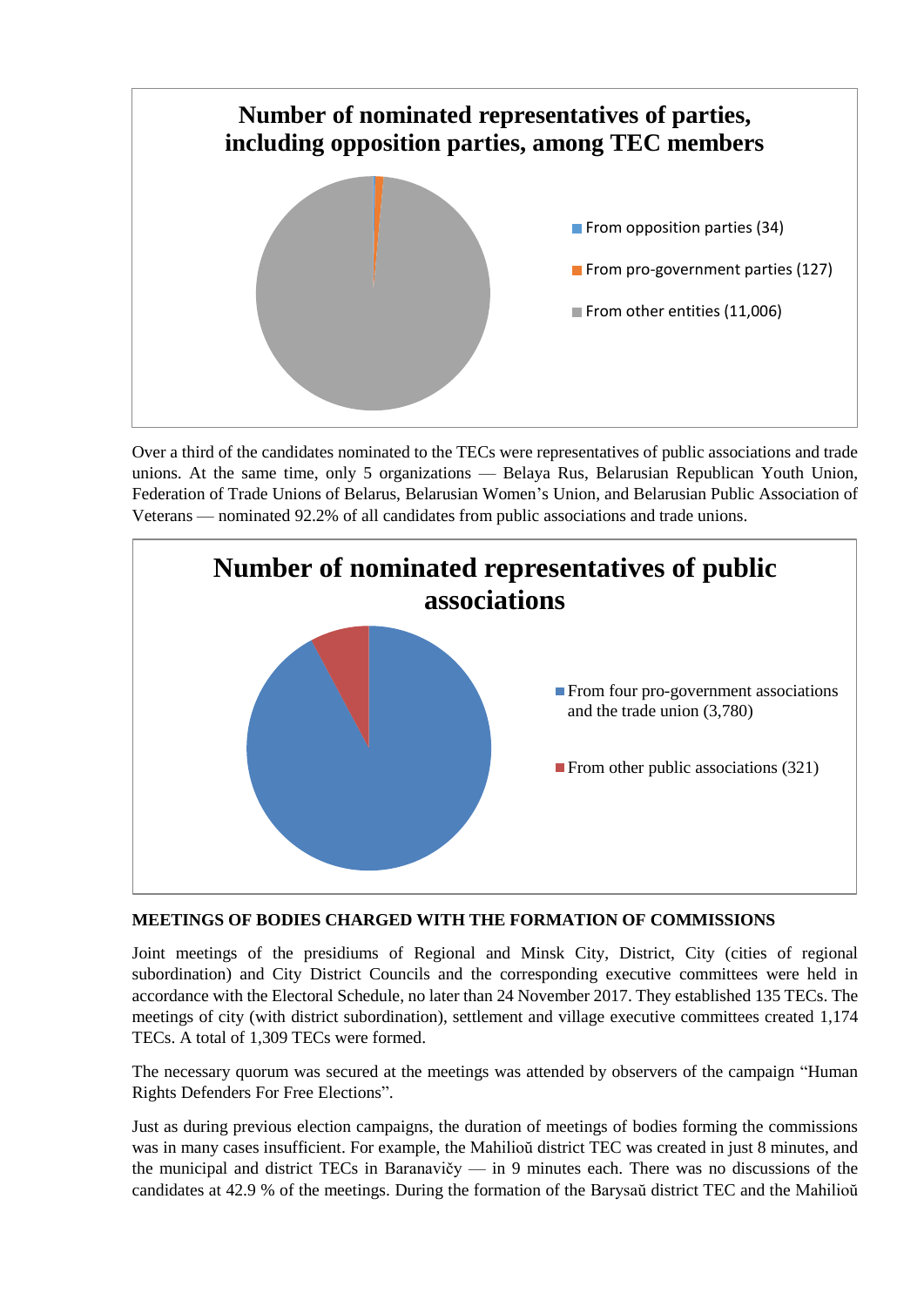city TEC, personal qualities of applicants were discussed, but the voting was conducted for a pre-arranged decision.

When the discussion took place, the main criterion was earlier experience of work in the election commissions. Opposition representatives were not allowed to join the commissions for various reasons, including "previous work in the TEC with no activity", "breaking the law", and "absence of experience."

The process of formation of the TECs in the current election campaign is evidence of the formal nature of the electoral process.

### **COMPOSIITON OF FORMED COMMISSIONS**

10,499 persons were selected to the 1,309 TECs, or 94% of the nominees.

Activity of political parties was low. However, of the 161 nominated by the parties only 125 representatives were included in the TECs, most of whom were members of the parties loyal to the current government. Of the 127 candidates from these parties, 118 persons were included in the TECs (92.9% of the total number of nominees). Meanwhile, of the 34 representatives from the four opposition parties, only 7 candidates were included in the TECs (0.067% of the total number of TEC members, or 20.6% of the total number of candidates nominated by the opposition parties).

Noteworthy is the fact that the four pro-government public associations and one trade union are represented in the TECs by 3,678 members, which is 97.3% of their nominees.

Thus, representatives of the opposition parties are present in only 7 of the 1,309 TECs.



The campaign's observers report an apparent bias on the part of the authorities against members of the opposition political parties: representatives of the opposition political parties managed to become TEC members in only every fifth case. At the same time, candidates from the pro-government parties and public associations joined the commissions in 9 cases out of 10.